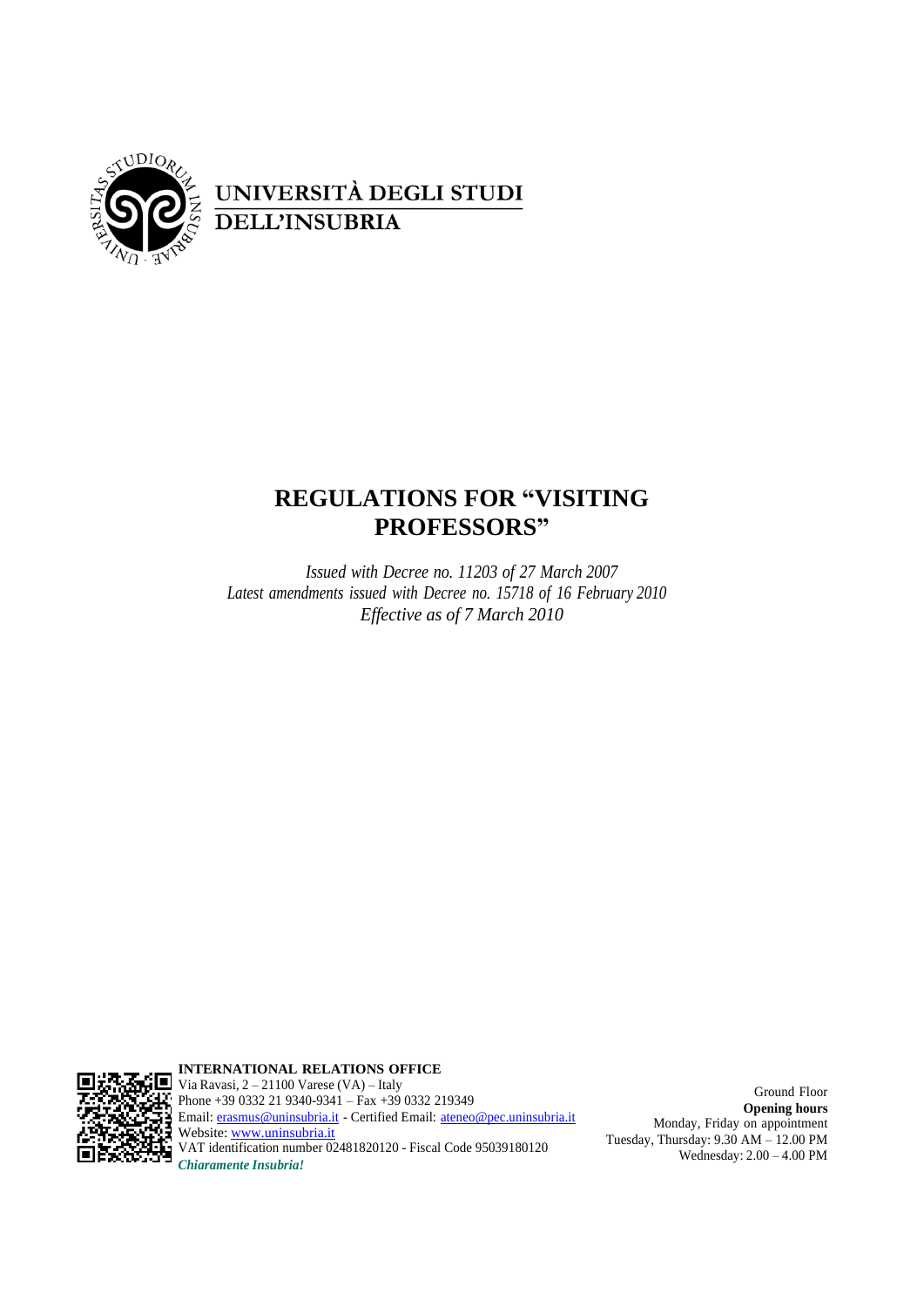

UNIVERSITÀ DEGLI STUDI **DELL'INSUBRIA** 

## **REGULATIONS FOR "VISITING PROFESSORS"**

# INDEX